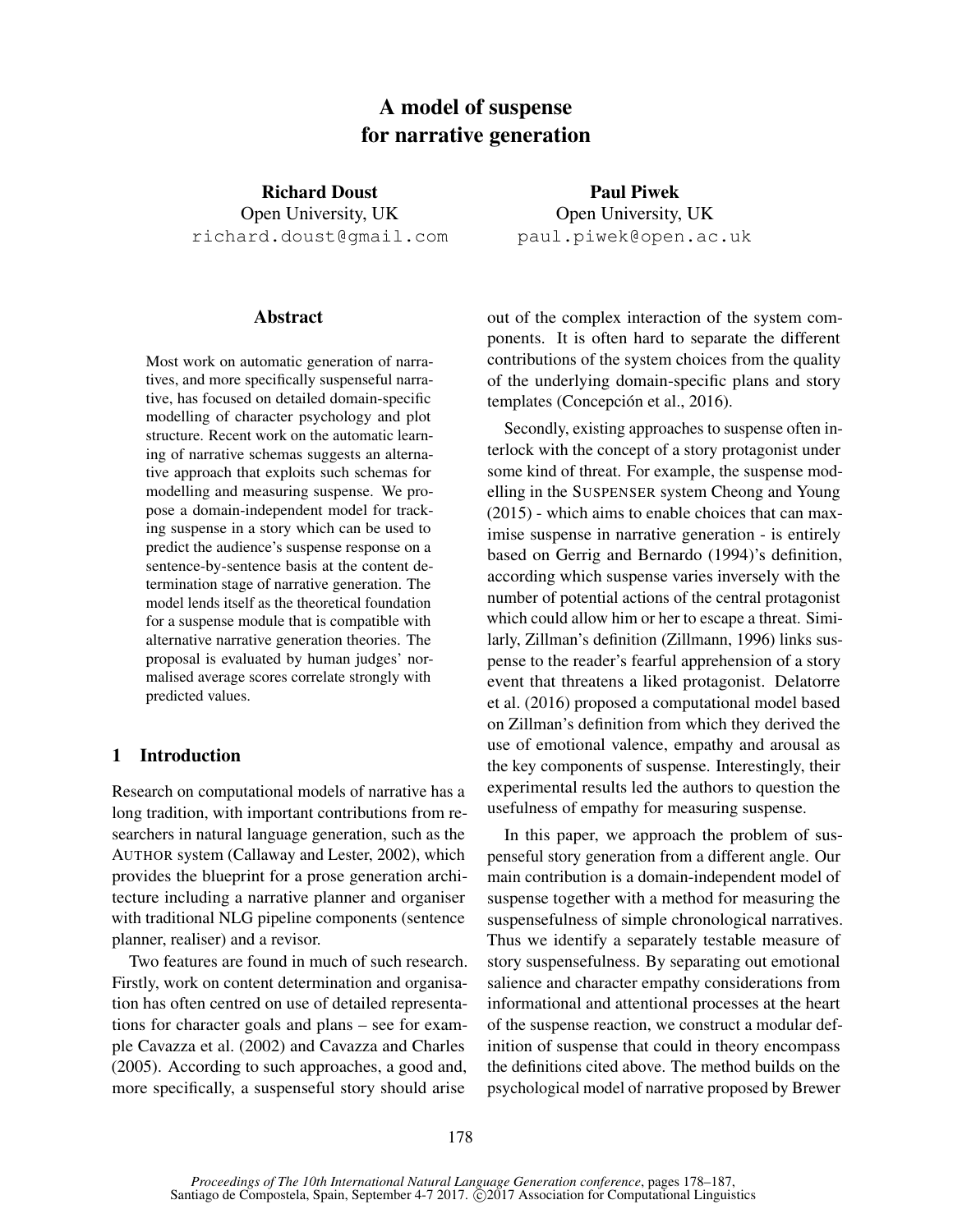and Lichtenstein (1982), and was first developed in Doust (2015).

Inspired by Brewer and Lichtenstein's informal model, we build a formal model in which the concept of a *narrative thread* plays a pivotal role. Narrative threads model the reader's expectations about what might happen next in a given story. As a story is told, narrative threads are activated and de-activated. Different threads may point to conflicting events that are situated in the future. As more of the story is revealed, the moment of resolution of the conflict may appear more or less proximal in time. We capture this by formally defining the concept of *Imminence*. Imminence is based on the potential for upcoming storyworld events to conflict with one another and on the narrative proximity with these conflicts. It is the key factor in what we call *conflict-based suspense*. Additionally, as the story is told, conflicting *interpretations* about certain events in the story may prevail. This leads us to define a distinct second type of suspense which we call *revelatory suspense*.

Our approach has a number of advantages. Firstly, by disentangling suspense from story protagonistbased modelling, our approach can deal with scenes that have no discernable human-like protagonist. An example could be an ice floe slowly splitting up or a ball slowly rolling towards the edge of a table<sup>1</sup>. Thus the empirical coverage of the theory is extended.

Secondly, the model lends itself as the theoretical foundation for a suspense module that is compatible with alternative narrative generation theories. Such a module could be used to evaluate story variants being considered in the search space of a narrative generation program. This is possible because the model operates at a level of abstraction where character motivations are subsumed by higher level properties of an unfolding story, such as imminence.

Thirdly, the underlying world knowledge that our model relies on, makes use of a format, narrative threads, which meshes with recent work in computational linguistics on the automatic learning of narrative schemas as proposed in Chambers and Jurafsky (2009) and Chambers and Jurafsky (2010).

The remainder of this paper is organised as follows. In Section 2 we discuss previous primarily computational work on suspense. The section concludes with a description of Brewer and Lichtenstein's psychological theory of suspense, which forms the basis for our model. Section 3.1 introduces our formal model. Section 3.2 presents our model of the reader's response to a suspenseful narrative and the algorithm for calculating suspense. Section 3.3 presents an overview of *revelatory suspense*. Section 4 reports on the evaluation of the model by human judges. Finally, in Section 5 we present our conclusions and avenues for further research.

## 2 Related work on computational models of narrative and suspense

In computational models of narrative, a common approach is to determine some basic element, which, when manipulated in certain ways, will produce a skeletal story-line or plot. For example, TALE-SPIN (Meehan, 1977) uses the characters' *goals*, whereas MINSTREL (Turner, 1992) uses *both* authorial and character goals. MEXICA (Pérez y Pérez and Sharples, 2001) uses a *tension curve* to represent *love*, *emotion* and *danger* in order to drive the generation process. Riedl and Young (2010) and later the GLAIVE narrative planner (Ware and Young, 2014) introduce a novel refinement search planning algorithm that combines intentional and causal links and can reason about character intentionality.

The focus in the aforementioned work is on the *global* story-modelling task and the automatic generation of new narratives. Suspense is seen as one of a set of by-products of story generation. There is no re-usable model of what makes a suspenseful story.

Other approaches have been more specifically aimed at generating *suspenseful* stories. Cheong and Young (2015)'s SUSPENSER and O'Neill and Riedl (2014)'s DRAMATIS propose cognitively motivated heuristics for suspense using the planning paradigm. Characters have goals and corresponding plans, and suspense levels are calculated as a function of these. The measurement of suspense in these algorithms was evaluated using alternate versions of a story. In particular, O'Neill and Riedl (2014) asked human judges to make a decision about which story was more suspenseful and then compared these results to the story their system identified as most suspenseful.

Several psychological theories of narrative under-

 $1$ One could postulate the existence of imaginary protagonists for such scenarios, but this seems unnecessarily complex.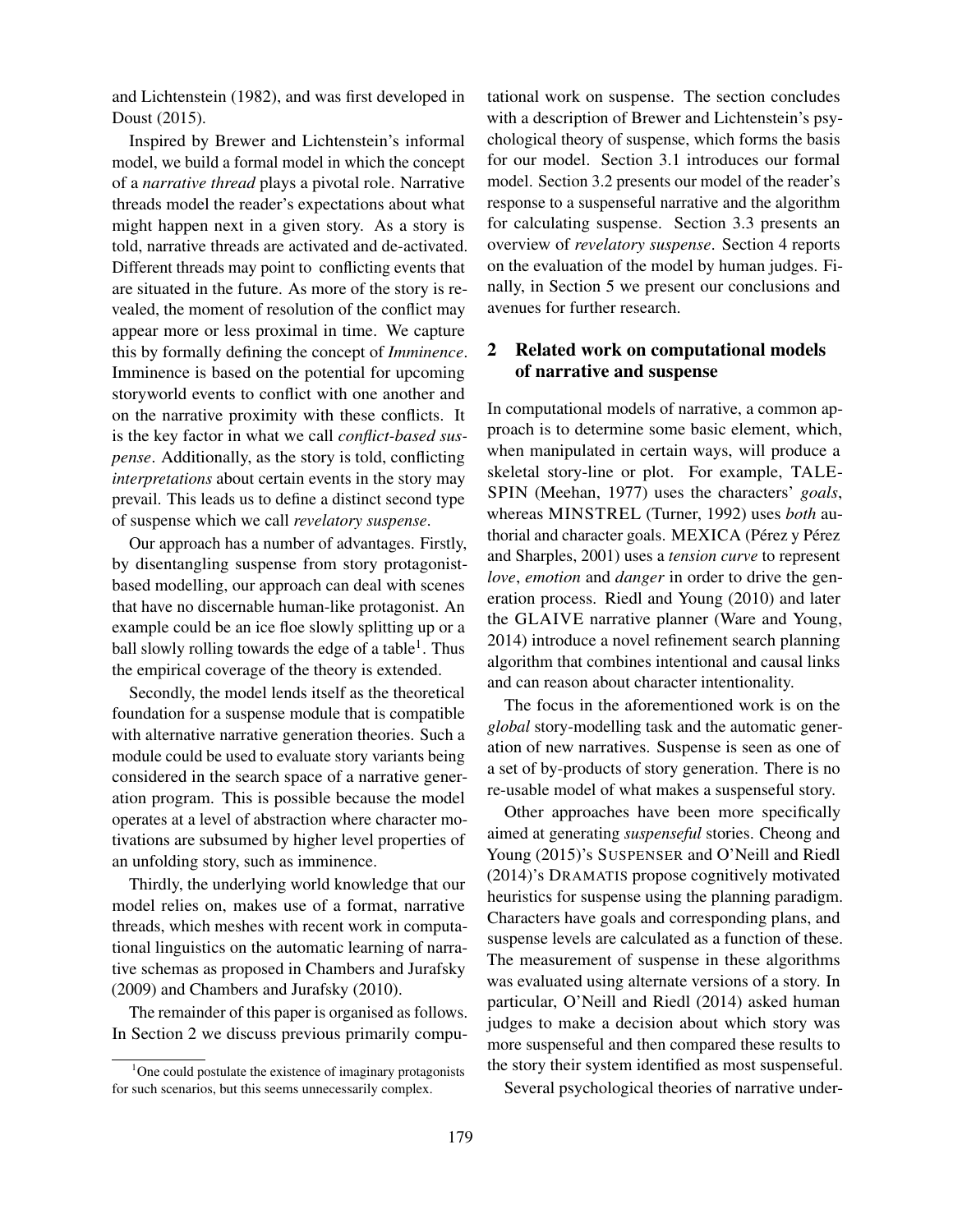standing have attempted to approach suspense modelling. For example, Kintsch (1980) considers the schemata and frames that readers call upon to actually learn from the text they are reading. They examine the additional focus generated by expectation violations, i.e., surprise rather than suspense.

Our suspense measurement method is grounded in Brewer and Lichtenstein (1982)'s psychological theory of narrative understanding. They suggest that three major discourse structures account for the 'enjoyment' of a large number of stories: surprise, curiosity and suspense. This approach is based on the existence of Initiating Events (*IE*) and Outcome Events (*OE*) in a given narrative.

For suspense, an *IE* is presented which triggers the prediction of an *OE* which corresponds to a significant change in the state of the storyworld. The reader feels concern about this outcome event, and if this state is maintained over time, the feeling of suspense will arise. Such a change in the state of the storyworld can have a positive or negative valence for the reader, and may often be significant because it concerns the fate of a central character in the story. However, this link to a character's fate is not a requirement of our model.

Also, as Brewer & Lichtenstein say: 'often additional discourse material is placed between the initiating event and the outcome event, to encourage the build up of suspense' (Brewer and Lichtenstein, 1982, p. 17). Thus, to produce suspense, the *IE* and *OE* are ordered chronologically and other events are placed between them.

We propose a computational extension of this model based on what we call *narrative threads*, a concept grounded in psychological research such as Zwaan et al. (1995), the constructionist and prediction-sustantiation models of narrative comprehension (Graesser et al., 1994) and scripts (Lebowitz, 1985; Schank and Abelson, 1977). Our narrative threads include both causal and intentional links as do for example Ware and Young (2014) and also include the concept of *recency* (see for example Jones et al. (2006)).

The research reported in this paper differs in two key respects from the computational approaches described above.

Firstly, it eschews a planning approach to story generation that makes use of detailed modelling of character intentions and goals. In our view, suspense is *not dependent* on the existence of characters' goals: we can experience suspense about a piece of string breaking under the strain of a weight. Nor does our approach require the existence of a central protagonist and his or her predicament.

Secondly, our model tracks suspense throughout the telling of a story. Unlike much previous work, rather than evaluate only the predicted *overall* suspense level of a story, in our evaluation we compare predicted suspense levels with human judgements at *multiple steps* throughout the telling of the story. This provides us with a much more fine-grained evaluation of our suspense measurement method than has hitherto been used.

Brewer and Lichtenstein's work has been the basis of further work such as Hoeken and van Vliet (2000) and Albuquerque et al. (2011). The former found that 'suspense is evoked even when the reader knows how the story will end' whereas the latter explored story-line variation to evoke suspense, surprise and curiosity. However, neither presents a model of how suspense fluctuates during the telling of a story nor any empirical evaluation of such a model.

In the following section, we present our computational model of suspense that extends that of Brewer and Lichtenstein (1982).

## 3 Formalism and Algorithm for Suspense Generation

## 3.1 Formalism

A *story* can be considered the work of a hypothetical author, who first chooses some events from a *storyworld* and orders them into a *fabula* (this includes all relevant events from the storyworld, not just those that get told). The author then chooses events and orderings of events from this fabula to create a story designed to trigger specific reactions from its readers.

## 3.1.1 A storyworld

A storyworld  $\mathbb{W} = (\mathbb{E}, \mathbb{N}, \mathbb{D})$  is made up of the following elements:

- E, the set of possible events,
- N, the set of narrative threads. Each narrative thread  $Z \in \mathbb{N}$  consists of a fixed sequence of distinct events chosen from the set  $E$  and an *Importance* value,  $Value(Z)$ ,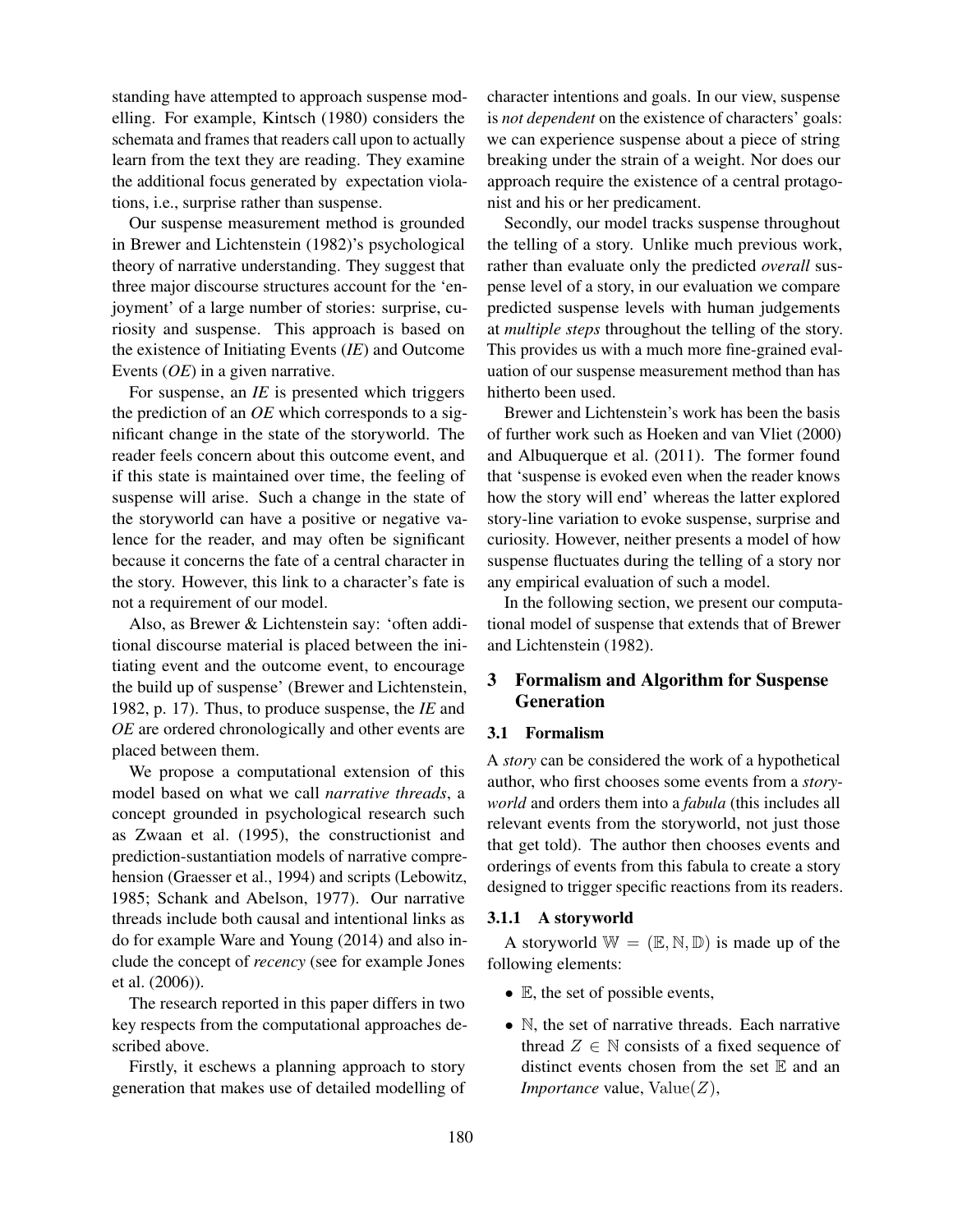• D, the set of ordered pairs  $(a, b)$  of disallowing events where  $a, b \in \mathbb{E}$  and a disallows b.

We will be dealing in this research only with *chronological stories*. For a given set of narrative threads, a story will satisfy the chronological constraint if and only if:

For all pairs of events  $a$  and  $b$  where  $a$ precedes b in the story, if there *are* any narrative threads in which both  $a$  and  $b$ occur, then in at least *one* of these threads a precedes b.

Using the chronological qualities of narrative threads, we can now define a *fabula* as a chronologically ordered list of *n* events chosen from E, the set of possible events in the storyworld W. We define a *story* as an ordered list of events chosen from a given *fabula*. In the general case, a story for a fabula can reorder, repeat or skip any of the fabula's events. Because we are only dealing with chronological stories, in our current model, the only allowable difference between a fabula and a story is that some elements of the fabula can be skipped.

We now give two constraints on fabulas for a given storyworld  $\mathbb{W} = (\mathbb{E}, \mathbb{N}, \mathbb{D})$ . An (optional) completeness relation between the set of events, E, and the set of narrative threads, N, is a useful constraint to include in most storyworlds. It excludes the possibility that an event in a fabula has no narrative thread which contains it, thus avoiding the situation where an event is 'uninterpretable' in storyworld terms.

Concerning D, the set of disallowing event-pairs,  $(a, b) \in \mathbb{D}$  means that if *a* is told, then *b* is predicted *not* to occur in storyworld W, or we can also say, *b should not* be one of the subsequent events to be told. We will therefore require that no event that is a member of a fabula disallows any other<sup>2</sup>.

## 3.1.2 Telling the story

Telling a story is equivalent to going through an ordered list of events one by one. To 'tell an event in the story', we take the next event from a list of *Untold* events and add it to the tail of a list of *Told* events. Each new told event may have an effect on one or more narrative threads.

Each narrative thread also has a *Conveyed* and *Unconveyed* event list. Events in a thread become *conveyed* in two cases: when they are *told* in a story, or when they are *presumed* to have occurred in the storyworld because in some thread they *precede* an event which has been told (see also 3.1.3).

If the new story event matches a member of the *Unconveyed* list of any narrative thread, then we move it (and all the events before it) into the thread's *Conveyed* list. Additionally, the thread also becomes active (if previously, it was not).

Finally, certain threads may be deactivated by the new story event. Any active narrative thread with an event  $\alpha$  in its Unconveyed list will be deactivated if an event  $\gamma$  is told in the story and  $(\gamma, \alpha) \in \mathbb{D}$ .

For each thread  $Z$ , we designate state( $Z$ ) which indicates both whether Z is *active* or *inactive*, which events in Z have been conveyed, and which are as yet unconveyed. Before the story starts to be told, all narrative threads are *inactive* and all their events are in their respective *Unconveyed* lists. *Inactive* threads always have this form and have no effect on suspense calculations. When the last event in a narrative thread  $Z$  gets conveyed in the story, we can say: 'Z succeeds'.

## 3.1.3 Implicated events

An *implicated prior event* is any event in the Conveyed list of some active narrative thread that has *not* been told in the story, but is 'presumed to have occurred'. If  $\alpha$  and  $\gamma$  are implicated prior events (in different active threads), and  $(\gamma, \alpha) \in \mathbb{D}$ , then  $\alpha$  is a *conflicted* implicated prior event. In a similar way to implicated *upcoming* events, implicated prior events in different threads may remain in conflict with each other over several story steps. A *conflicted thread* is a thread whose Conveyed list contains at least one conflicted implicated prior event.

An *implicated upcoming event* is just any member of the *Unconveyed* list of an active thread. Such an event is predicted to be told in the current story with a confidence level that depends on the confidence we have in the narrative thread of which it is a member. It is conflicts between implicated upcoming events that create suspense.

<sup>2</sup>This is in fact a transposition of the constraints used in the GLAIVE narrative planner (Ware and Young, 2014).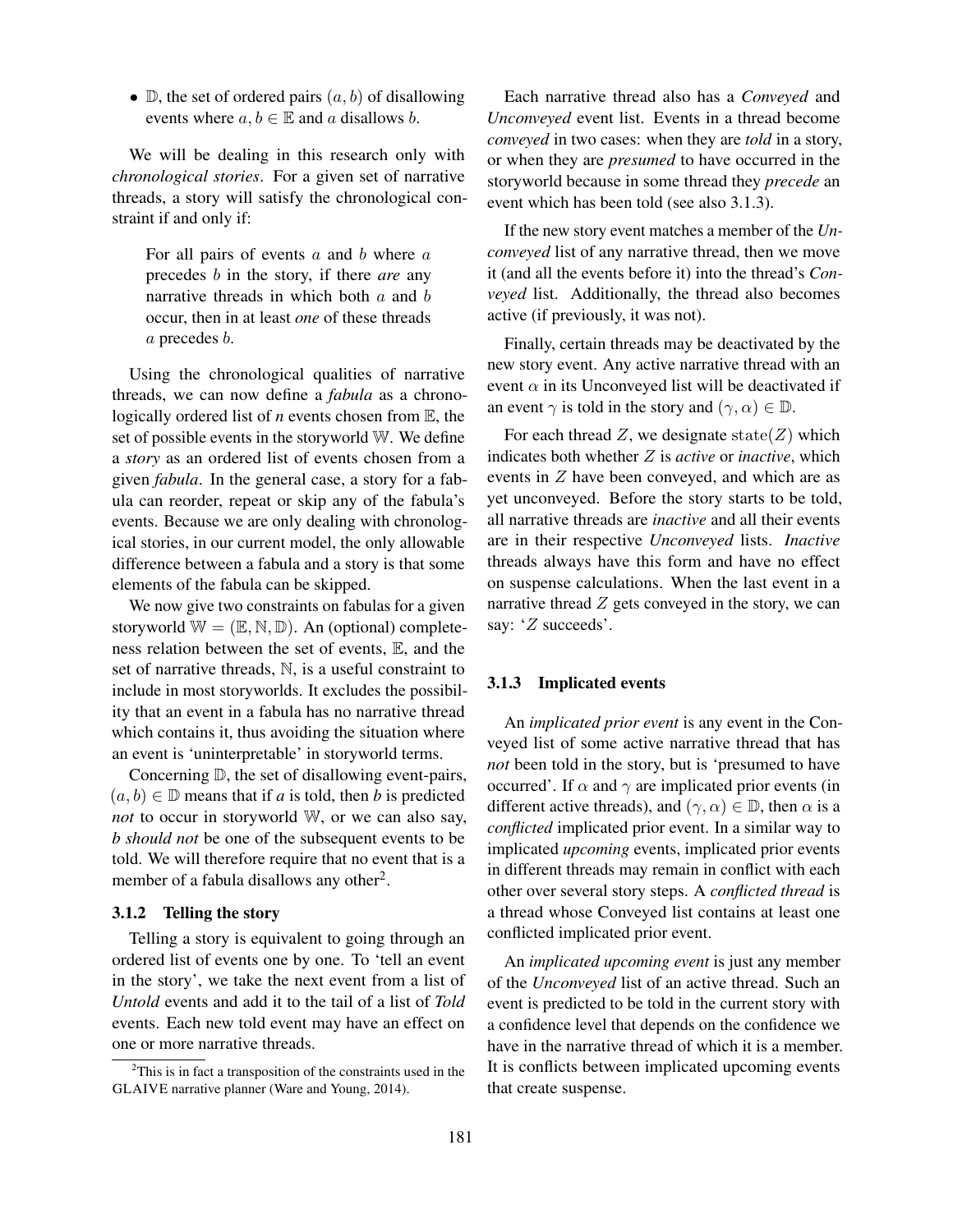#### 3.1.4 Confirmed and unconfirmed threads

Active threads may be confirmed or unconfirmed. An active *confirmed* thread is any thread whose *Conveyed* list contains at least one told event. Active *unconfirmed* threads with *no told events* are important in our system because they allow for a degree of flexibility in the linking together of different narrative threads. Thus, an inactive thread which shares at least one event with some other active thread can become *active* but *unconfirmed* for the purposes of suspense calculation. For example, a set of threads which detail the different things that someone might do when they get home can under this rule be activated before the story narrates the moment when they open their front door. We can formalise this in the following way:

An inactive thread Z can become an *active unconfirmed thread* if any of its (unconveyed) events appears in the Unconveyed list of some other *active* confirmed thread (and as long as it has no event that is disallowed by some told event).

Thus, in such a case, an inactive (and thus unconfirmed) thread  $Z$  becomes active even though none of its events have yet been told in the story. We can say that 'the confirmation of thread  $Z$  is predicted'.

## 3.2 Modelling the reader's predicted reactions: the suspense algorithm

For each narrative thread, we first determine the following intermediate values: *Imminence, Importance, Foregroundedness*, and *Confidence*. We then combine these values to calculate the suspense contribution from each *individual* narrative thread. Finally we propose a heuristic to combine all these individual narrative thread suspense values and produce the *global* suspense level for each moment in the story.

## 3.2.1 Imminence

Each active narrative thread  $Z$  generates two values for Imminence. Completion Imminence is related to the number of events in  $Z$  still to be conveyed for it to be completed or to 'succeed'. Figure 1 shows a thread with a Completion Imminence number of 4.

Interruption Imminence is related to the smallest number of events still to be conveyed in some other thread  $Y$  before an event is told which can interrupt  $Z$ 



Figure 1: Completion Imminence *Conveyed* events are black, *unconveyed* grey.

by disallowing one of its events. In the case where no thread can interrupt  $Z$ , the Interruption Imminence of  $Z$  is zero. In Figure 2, thread  $A$  has an Interruption Imminence number of 3 due to thread B.



Figure 2: Interruption Imminence

If a *large* number of events must be told for a thread to be completed, the Imminence is *low*, and vice versa. To model this behaviour, we adopted the ratio  $1/x$ . Also, to enable exploration of the relative effects of Completion and Interruption Imminence on this measure, we used a factor  $\rho$  to vary the relative weighting of these two effects.

We can now give a first definition of the Total Imminence<sub>n</sub> $(Z)$  of a narrative thread Z after the  $n^{th}$  event in the story.

Total Immience 
$$
= \rho \frac{1}{H} + (1 - \rho) \frac{1}{R}
$$
 (1)

where  $H$  is the number of events to the completion of  $Z$  and  $R$  is the minimum number of events before an event in some other narrative thread could be told which would disallow some unconveyed event in Z.

Experimentation with the implementation of our model led us to choose  $\rho = 0.7$ , in effect boosting the relative effect of *Completion imminence*.

#### 3.2.2 Foregroundedness

We use a parameter called *Foregroundedness* to represent how present a given narrative thread is in the reader's mind. This is similar to the concept of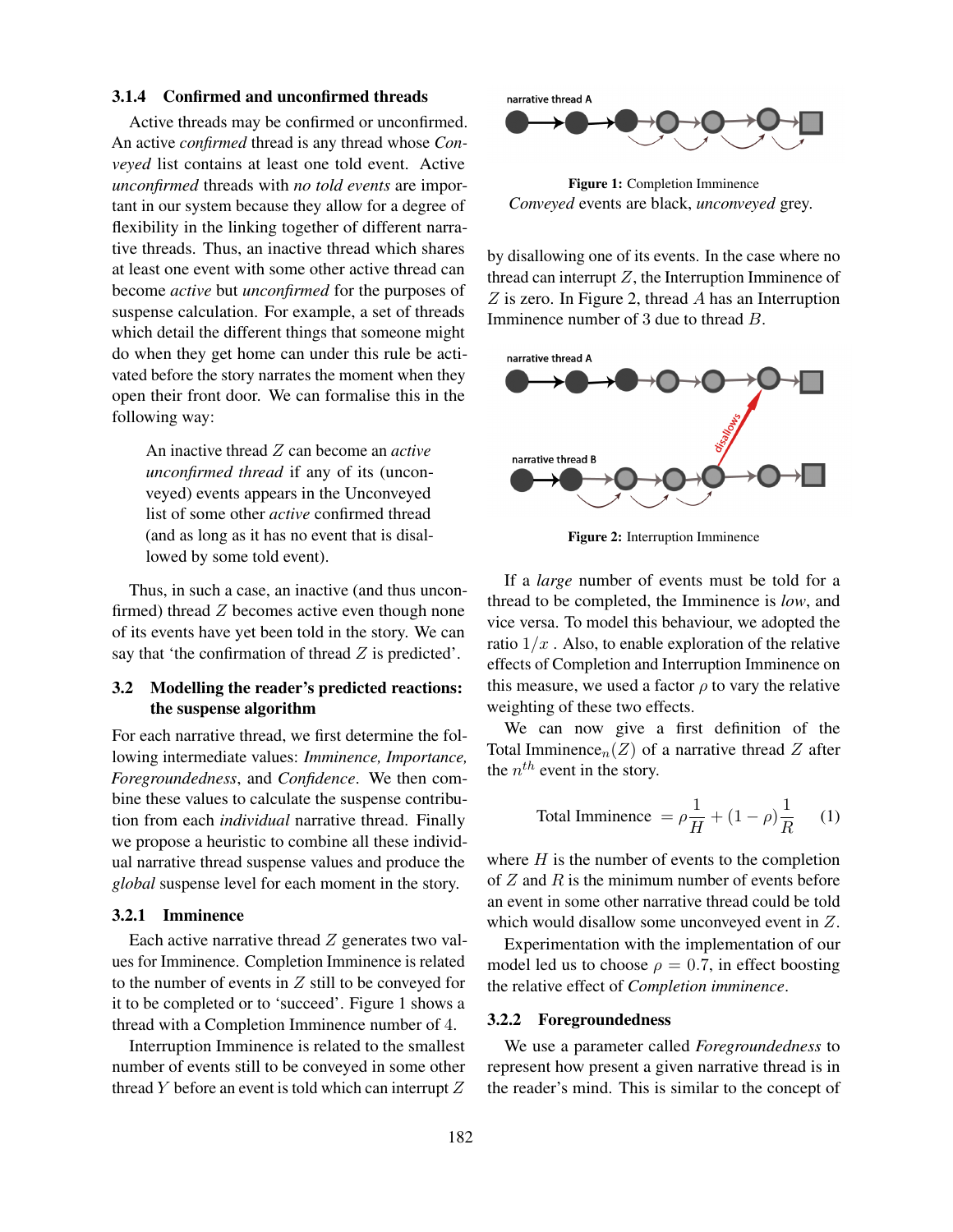*recency* in the psychological literature<sup>3</sup>. The Foregroundedness of each narrative thread changes with each new event in the story and varies between 0 and 1. Threads which *contain* the current story event are considered to be very present and get ascribed the maximum level of Foregroundedness, that is 1.

In our current model, the Foregroundedness of all *other* narrative threads is simply set to decrease at each story step due to the following decay function:

$$
decayFunction(x) = \beta x, where 0 < \beta < 1
$$
 (2)

Experimentation led us to use  $\beta = 0.88$ .

#### 3.2.3 Confidence

Depending on the number of its conflicted prior events, a thread will have varying degrees of *Confidence* as the story progresses. In Figure 3, we show narrative threads *A* and *B* that share an event, the event which has just been told in the story.



Figure 3: Threads with a shared event. *Implicated prior events* have a question mark. Bidirectional arrows show *mutual disallowing* relations.

We see that two implicated prior events in *A* are in conflict with implicated prior events in *B*. Overall then, thread *A* has *two* conflicted prior events and *one* confirmed event. Narrative threads with many *conflicted* prior events will have a low Confidence level, reducing their potential effect on suspense. We define the Confidence<sub>n</sub> $(Z)$  of a narrative thread Z after the  $n^{th}$  event in the story as follows:

$$
\text{Confidence} = \frac{1}{\left(1 + \frac{\phi Q}{P}\right)} \text{where } \phi = 1.5 \quad (3)
$$

where P is the (non-zero) number of *told events* and Q the number of *conflicted implicated prior events* in Z and  $0 \leq$  Confidence  $\leq$  1. Note that if the threads containing events conflicting with  $Z$ get deactivated, then Z may come to no longer have *any* conflicted prior events. In such a case, as long as Z has at least *one* confirmed event, its confidence level would reach the maximum value of 1. In other words, if  $P > 0$ ,  $Q = 0$ , then Confidence = 1. Empirical work on our implementation led us to use a 'conflicted-to-told ratio' of  $\phi = 1.5$ .

#### 3.2.4 Importance

We next define  $Value(Z)$  as the measure of the *Importance* of a narrative thread Z.

 $Value(Z)$  = the predicted degree of positive or negative appraisal of the storyworld situation that the reader would have, were Z to succeed.

In our model, we use the range  $(-10, +10)$  for this value, where  $-10$  and  $+10$  correspond to events about which the reader is very negative (sad, dissatisfied) and very positive (happy, satisfied) respectively.

#### 3.2.5 Our suspense algorithm

After the telling of the  $n^{th}$  story event, we calculate the *Imminence*<sub>n</sub>(*Z*), *Foregroundedness*<sub>n</sub>(*Z*),  $Confidence_n(Z)$  and *Importance* $_n(Z)$  for each active narrative thread  $Z$ . For the general case, we assumed that all four variables were independent and chose *multiplication* to combine them and create a measure of the suspense contribution of each narrative thread after story event n:

| Subgense <sub>n</sub> (Z)                  | Imminence <sub>n</sub> (Z) |
|--------------------------------------------|----------------------------|
| $\times$ Importantace <sub>n</sub> (Z)     |                            |
| $\times$ Foregroundedness <sub>n</sub> (Z) |                            |
| $\times$ Confidence <sub>n</sub> (Z)       |                            |

Once we have the suspense level of each active thread, we assume that the thread with the *highest suspense value* is the one that will be responsible for the story's evoked suspense at that point. We therefore define this thread's suspense value as equivalent to the suspense level of the narrative as a whole at that point in the story.

#### 3.3 Revelatory suspense

As well as the general case of conflict-based suspense described above, our thread-based model allows us

<sup>&</sup>lt;sup>3</sup>See for example, Jones et al. (2006).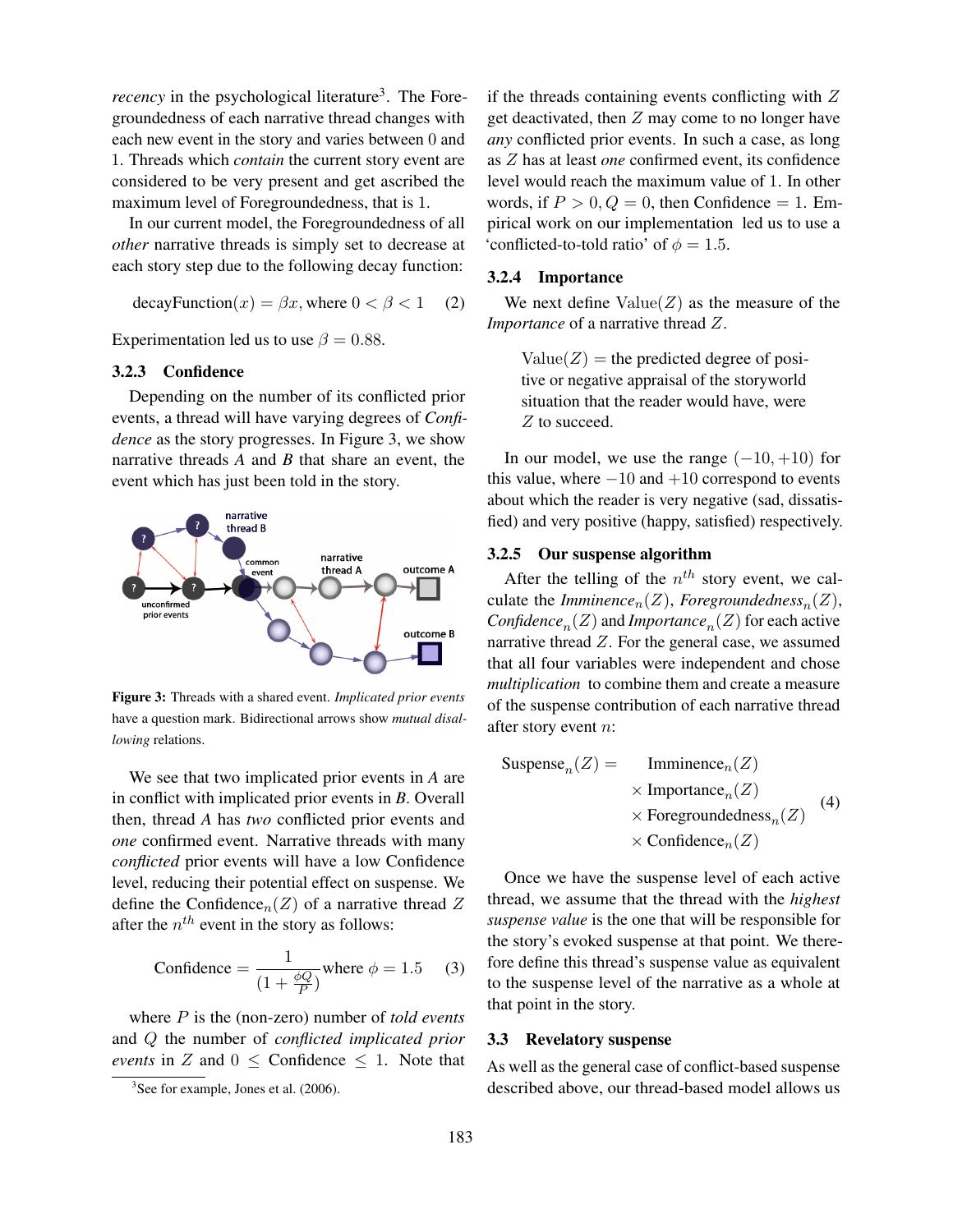to deal with a type of suspense we call *revelatory suspense*, or *curiosity-based* suspense. This kind of suspense is linked to the potential disambiguation of a story event that belongs to several narrative threads. There is suspense about which thread will provide the 'correct' interpretation of the event.

To understand this, we can imagine that in a given storyworld, event  $\delta$  is present in several different threads. When  $\delta$  is told in the story, *several* threads become activated as candidates to uniquely 'explain' it. Subsequent story events may disallow some candidate threads. Exactly which thread turns out to be the correct 'explanation' of  $\delta$  in the storyworld will be determined by the rest of the story. In Figure 3 already mentioned, there is therefore revelatory suspense about which of threads  $A$  and  $B$  will remain active to explain the shared event. Revelatory suspense is potentially present as soon as the storyworld has threads with shared events.

We can contrast this disambiguation process with Cheong and Young (2015)'s SUSPENSER system, where suspense varies inversely with the number of possible actions of a central protagonist. Similarly, because the decrease in conflicted events boosts the thread's Confidence level, in our model, the suspenseful effect of a thread will go up as ambiguity is reduced. However, in the SUSPENSER system, the suspense depends on the *protagonist's* options, whereas in our model, it depends on the reduced number of options for the *reader*.

## 4 Evaluation

We implemented our formal model and suspense metric computationally. To test our implementation, we designed and wrote a short suspenseful story, the *Mafia story*, where an important judge drives towards his home with a bomb ticking in his car. The story was inspired by the story used in Brewer and Lichtenstein (1982)'s experiment.<sup>4</sup>

#### 4.1 Original story and storyworld calibration

First we used Zwaan's protocol (Zwaan et al., 1995) to split the story into separate events each time there was a significant change in either time, space, interaction, subject, cause or goal.

The next step was to create the storyworld information. Our model is designed to rely on information in a form which could be generated automatically from real-world data or corpora. The actual generation of this information lay however outside the scope of this research. We therefore created the events, E, the narrative threads  $\mathbb N$ , their importance values  $Value(Z)$ and the set of disallowing events  $D$  by hand, partly modelling our work on the event chains described in Chambers and Jurafsky (2009).

We then conducted an experiment to calibrate the importance values and check the validity of the events in our hand-made narrative threads. The online interface created for the experiment presented a warm-up story and then the *Mafia story* to the participants (N=40 for 33 story steps, 1320 individual judgements), recording step-by-step self-reported suspense ratings using magnitude estimation (see for example Bard et al. (1996)). The raw suspense ratings were converted to normalised z-scores.

Next, we used our suspense algorithm to produce suspense level predictions for all the steps in the Mafia story. Once we had obtained both predicted and experimental values for suspense levels in the Mafia story, we examined their degree of match and mismatch for different sections of the story. We then adjusted some importance values and made minor modifications to some narrative threads.

## 4.2 Variant of the original story

Next, we created the *Mafia-late* story variant, which differed only from the original (henceforth) *Mafiaearly* story in that the vital information suggesting the presence of a bomb in the judge's car is revealed at a later point in the story. Apart from this change in the event order, we strove to create as realistic a story as possible that used exactly the same events.

With the calibrated importance values from the first study, we then used our implementation to create new predictions for this story variant. For comparison, we show these together with the original Mafia-early predictions in Figure 4<sup>5</sup>.

We then collected human suspense level judgements (N=46 for 31 steps, 1426 individual judge-

<sup>4</sup>Both the PROLOG implementation and story variants are available at https://doi.org/10.6084/m9. figshare.5208862.

<sup>5</sup>The *Mafia-late* story has two events fewer than the *Mafiaearly* story. To facilitate comparison, we have aligned the *Mafialate* and *Mafia-early* results so that as far as possible the same events occur at the same point on the x-axis.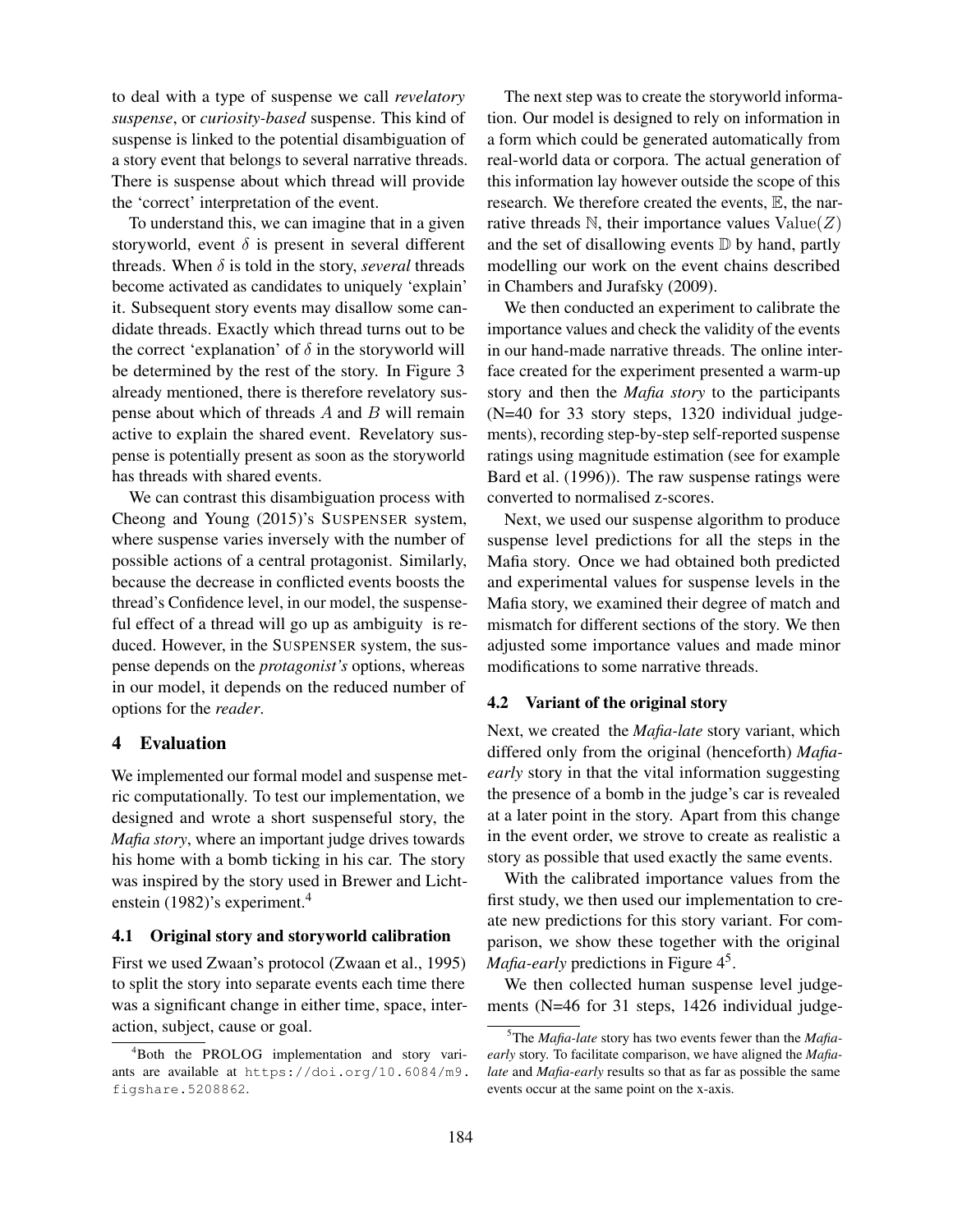

Figure 4: Predicted suspense for the story variants. The Mafiaearly and Mafia-late stories mention the bomb at steps 4 and 15 respectively.

ments) for the *Mafia-late* story. We predicted that the suspense levels calculated by our calibrated model for the *Mafia-late* story variant would agree with the step-by-step averaged z-scores of ratings for this story given by a new set of participants.

## 4.3 Results and Statistical Analysis

The magnitude estimation ratings obtained for each participant were first converted to z-scores. For each story step, we then calculated the mean and standard deviation of the z-scores for all participants which, for comparison, we present together with the predicted values in Figure 5.



Figure 5: Experimental and predicted suspense for the Mafialate story

For these two curves, the *Pearson Correlation Coefficient* is 0.8234 and the *Spearman's Rho Coefficient* is 0.794, both values indicating a strong positive correlation. However, the vertical standard deviation values for the z-scores are large, suggesting large variations between participants' responses. To check inter-coder reliability, we performed Fleiss' Kappa test and achieved a value of 0.485. Landis and Koch (1977) interprets this value as signifying *moderate* inter-coder agreement. Levels of agreement as measured by Fisher's test between predicted and experimental suspense levels for our story-variant show *highly significant* success in prediction (P=0.002).

## 5 Conclusions and further work

We believe that narrative and more specifically suspense is an important topic of study. As discussed in Delatorre et al. (2016), suspense is a pervasive narrative phenomenon that is associated with greater enjoyment and emotional engagement.

In this paper, we describe a formal model of suspense based on four variables: Imminence, Importance, Foregroundedness and Confidence together with a method for measuring suspense as a story unfolds. The model enabled us to predict step-bystep fluctuations in suspensefulness for a short story which correlate well with average self-reported human suspense judgements.

Our method for obtaining suspense judgements was intrusive and may have created some interference with the reading process. Ideally, future research should explore less intrusive methods that use direct physiological measurements of the participants. So far, the search for measurement methods that correspond with perceived suspense has been unsuccessful (Cheong and Young, 2015).

A key difference with previous work is that our model predicts and evaluates suspense at multiple stages *within* the same story. This is why we focussed on variations in one storyworld instead of a large corpora of stories. Indeed, our goal is to create the first model of the suspense evoked as a narrative is being received, and not just a single overall suspense rating. Also, instead of starting from character goals and plans, our basic construct is the narrative thread which is akin to narrative schemas that can be harvested automatically (Chambers and Jurafsky, 2009). In future work, we aim to apply our method to such automatically harvested schemas and extend our model to different storyworlds and story variants.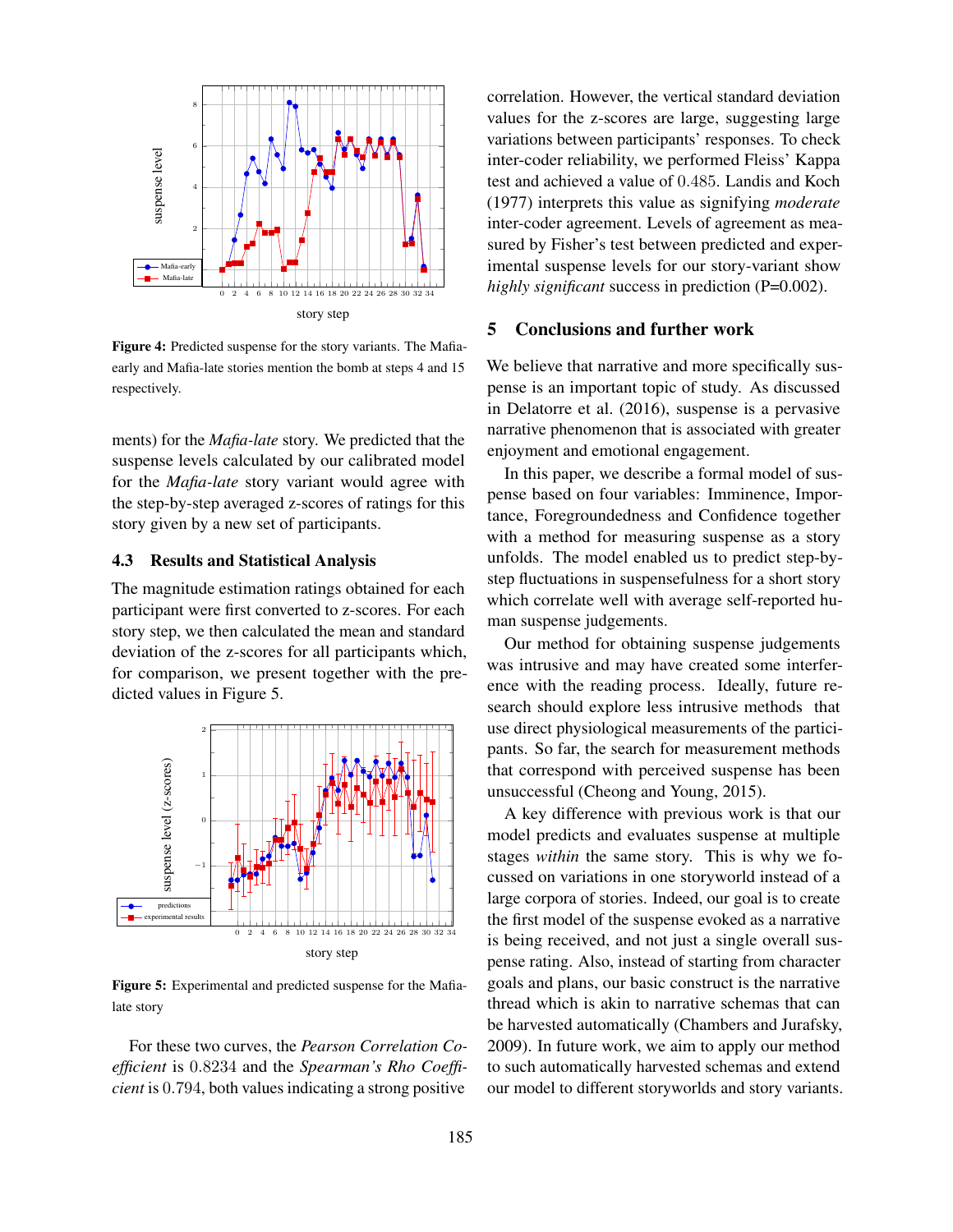### References

- Alexandre C Albuquerque, Cesar Tadeu Pozzer, and Angelo EM Ciarlini. 2011. The usage of the structuralaffect theory of stories for narrative generation. In *Games and Digital Entertainment (SBGAMES), 2011 Brazilian Symposium on Games and Digital Entertainment*, pages 250–259. IEEE.
- Ellen Gurman Bard, Dan Robertson, and Antonella Sorace. 1996. Magnitude estimation of linguistic acceptability. *Language*, 72(1):32–68.
- W.F. Brewer and E.H. Lichtenstein. 1982. Stories are to entertain: A structural-affect theory of stories. *Journal of Pragmatics*, 6(5-6):473–486.
- Charles B Callaway and James C Lester. 2002. Narrative prose generation. *Artificial Intelligence*, 139(2):213– 252.
- Marc Cavazza and Fred Charles. 2005. Dialogue Generation in Character-based Interactive Storytelling. *AAAI, AIIDE2005,*, pages 21–26.
- Marc Cavazza, Fred Charles, and Steven J Mead. 2002. Character-Based Interactive Storytelling. *IEEE Intelligent Systems,*, 17(4):17–24.
- Nathanael Chambers and Dan Jurafsky. 2009. Unsupervised learning of narrative schemas and their participants. In *Proceedings of the Joint Conference of the 47th Annual Meeting of the ACL and the 4th International Joint Conference on Natural Language Processing of the AFNLP*, volume 2, pages 602–610. Association for Computational Linguistics.
- Nathanael Chambers and Daniel Jurafsky. 2010. A database of narrative schemas. In *Proceedings of the 7th International Conference on Language Resources and Evaluation (LREC'10), Valletta, Malta. European Language Resources Association (ELRA)*.
- Yun-Gyung Cheong and R Michael Young. 2015. Suspenser: A story generation system for suspense. *IEEE Transactions on Computational Intelligence and AI in Games*, 7(1):39–52.
- Eugenio Concepción, Gonzalo Méndez, Pablo Gervás, and Carlos León. 2016. A Challenge Proposal for Narrative Generation Using CNLs. In *9th International Natural Language Generation Conference, INLG*, pages 171– 173, Edinburgh, Scotland, UK.
- Pablo Delatorre, Barbara Arfe, Pablo Gervás, and Manuel Palomo-Duarte. 2016. A component-based architecture for suspense modelling. *Proceedings of AISB, 3rd International on Computational Creativity (CC2016)*, pages 32–39.
- Richard Doust. 2015. *A domain-independent model of suspense in narrative*. Ph.D. thesis, The Open University.
- R.J. Gerrig and A.B.I. Bernardo. 1994. Readers as problem-solvers in the experience of suspense. *Poetics*, 22(6):459–472.
- Arthur C Graesser, Murray Singer, and Tom Trabasso. 1994. Constructing inferences during narrative text comprehension. *Psychological review*, 101(3):371.
- H. Hoeken and M. van Vliet. 2000. Suspense, curiosity, and surprise: How discourse structure influences the affective and cognitive processing of a story. *Poetics*, 27(4):277–286.
- Matt Jones, Bradley C Love, and W Todd Maddox. 2006. Recency effects as a window to generalization: separating decisional and perceptual sequential effects in category learning. *Journal of Experimental Psychology: Learning, Memory, and Cognition*, 32(2):316–332.
- Walter Kintsch. 1980. Learning from text, levels of comprehension, or: Why anyone would read a story anyway. *Poetics*, 9(1):87–98.
- J Richard Landis and Gary G Koch. 1977. The measurement of observer agreement for categorical data. *Biometrics*, 33(1):159–174.
- Michael Lebowitz. 1985. Story-telling as planning and learning. *Poetics*, 14(6):483–502.
- J.R. Meehan. 1977. Tale-spin, an interactive program that writes stories. In *Proceedings of the Fifth International Joint Conference on Artificial Intelligence (IJ-CAI), Cambridge, MA, USA*, volume 1, pages 91–98.
- Brian O'Neill and Mark Riedl. 2014. Dramatis: A computational model of suspense. In *Proceedings of the 28th AAAI Conference on Artificial Intelligence, Quebec City, ´ Quebec, Canada ´* , pages 944–950.
- Rafael Pérez y Pérez and Mike Sharples. 2001. Mexica: A computer model of a cognitive account of creative writing. *Journal of Experimental and Theoretical Artificial Intelligence*, 13(2):119–139.
- Mark O Riedl and Robert Michael Young. 2010. Narrative planning: balancing plot and character. *Journal of Artificial Intelligence Research*, 39(1):217–268.
- Roger C Schank and Robert P Abelson. 1977. *Scripts, plans, goals and understanding: an inquiry into human knowledge structures*. Lawrence Erlbaum Associates Publishers, Hillsdale, NJ.
- S.R. Turner. 1992. *MINSTREL: a computer model of creativity and storytelling*. University of California at Los Angeles, CA, USA.
- Stephen G Ware and R Michael Young. 2014. Glaive: A state-space narrative planner supporting intentionality and conflict. In *Proceedings of the 10th International Conference on Artificial Intelligence and Interactive Digital Entertainment, AIIDE2014*, pages 80–86, North Carolina State University, Raleigh, NC USA.
- Dolf Zillmann, 1996. *The psychology of suspense in dramatic exposition*, pages 199–231. Vorderer, P, Wulff, HJ and Friedrichsen, M.
- Rolf A Zwaan, Mark C Langston, and Arthur C Graesser. 1995. The construction of situation models in narrative